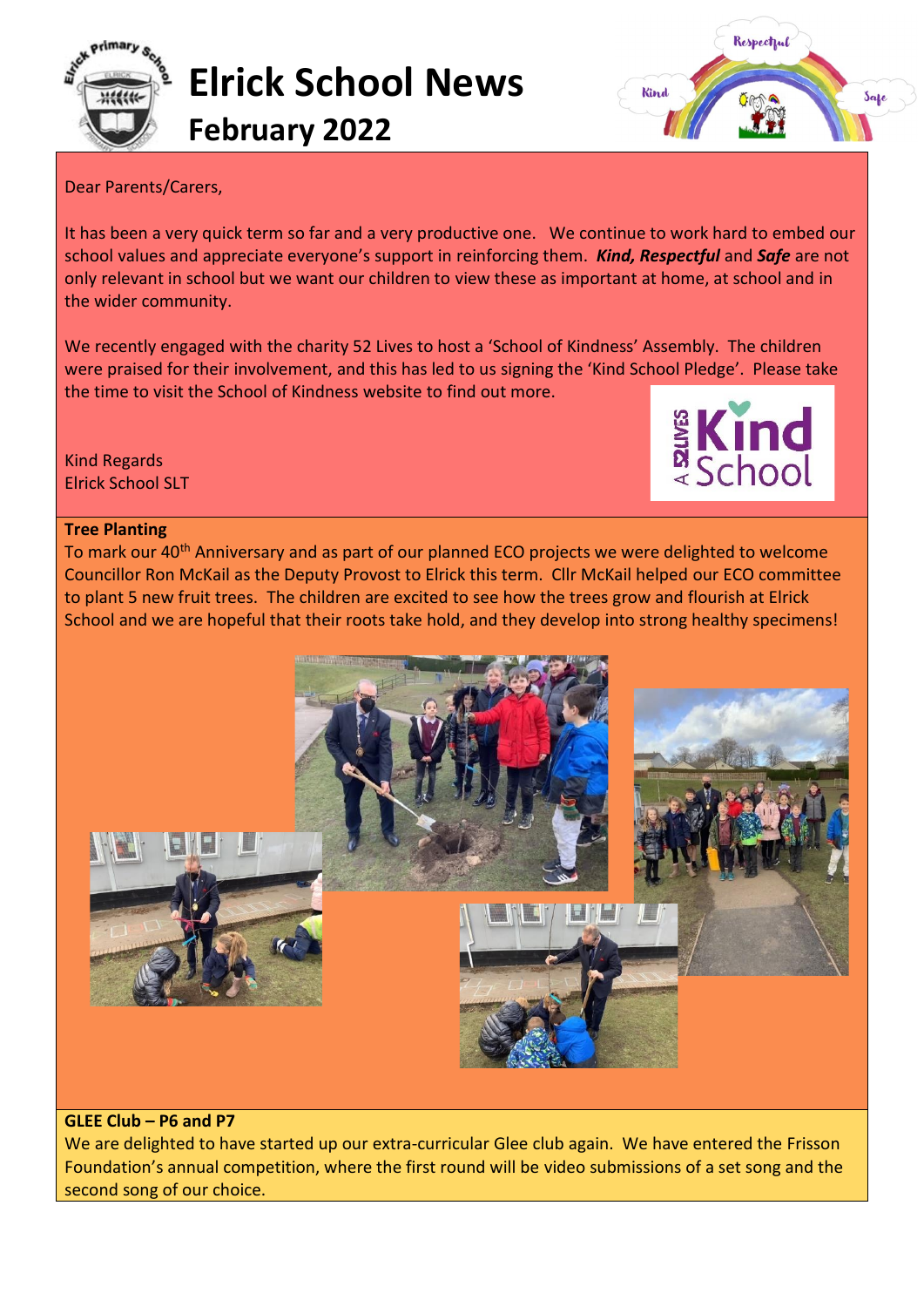

We have 50 very keen singers and dancers, and we are working hard to create a team ethos. The children are learning words and moves very quickly so we look forward to sharing our performances with you soon.

**Learning and Engagement – some highlights from this termus**

## **Children's Mental Health Week**

**We explored different ways to look after our mental health and support each other. We learned why our bodies and minds feel good through being active and connecting positively with others. We also looked at how hobbies and learning new things improve our mental health.** 

**Here are some pictures of P6 learning to make friendship bracelets, painting together, and taking part in some relaxing reading in their homemade dens.**



**Kind** 









Respectful

Safe

## **Exploring Consent**

**P7 pupils played some games and discussed scenarios around the theme of consent. This was closely linked to our values of kind, respectful and safe; and we talked about how we can respect each other's rights within school and our local community.**









**The "Cup of Tea" game – learning to read other people's body language and facial expressions.**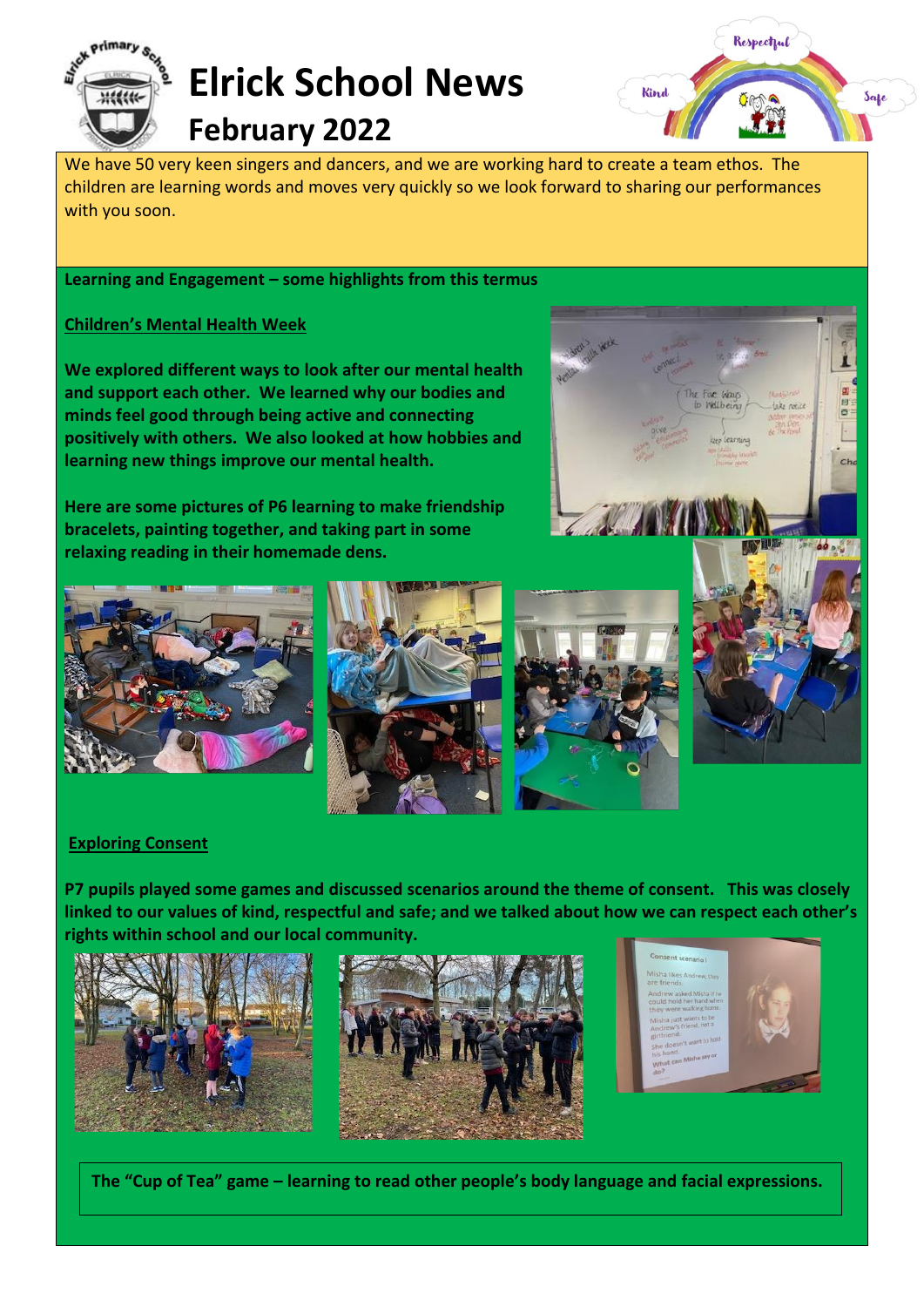



## **Buddies**

**We continue to enjoy buddy time between classes. Older children thrive on this responsibility and deepen their learning through helping out** 

**younger ones. The younger children listen well to their older peers and enjoy sharing their ideas and working alongside them.**







**Creating characters for story writing.**

#### **Parental Engagement**

#### **Barcaple**

Miss Anderson and P7 staff are very excited about the planned trip to Barcaple in May. Miss Anderson will contact P7 parents directly to share information regarding a virtual information evening.

## **Annual Reports**

Written annual reports will be issued to all children on Friday 18<sup>th</sup> March.

## **Parent's night**

Parent's nights are scheduled for 22<sup>nd</sup>, 24<sup>th</sup> and 30<sup>th</sup> March. We are planning to introduce a new online Parents Booking System to enable Parents to select a date and time that is convenient. With guidance remaining in place for schools to continue virtually, this will provide a secure platform to discuss your child's progress and next steps and we would encourage all parents to take advantage of this opportunity.

## **Parent's Portal**

We would highly recommend looking at Parent's Portal within the myAberdeenshire app. Parent's Portal can be set up as a shortcut on your device. This then allows you to access your annual data check, parental permissions for school trips, and as we go cash free it will provide easier access to services such as ipayimpact. If you need any help getting set up with Parent's Portal, please get in touch with Angela Bowman, who will be happy to assist.

#### **Seesaw**

At Elrick School, we use Seesaw as a Learning Profile. Through Seesaw, you can engage with your child's learning and communicate directly with your child's teacher. All staff are eager to celebrate successes